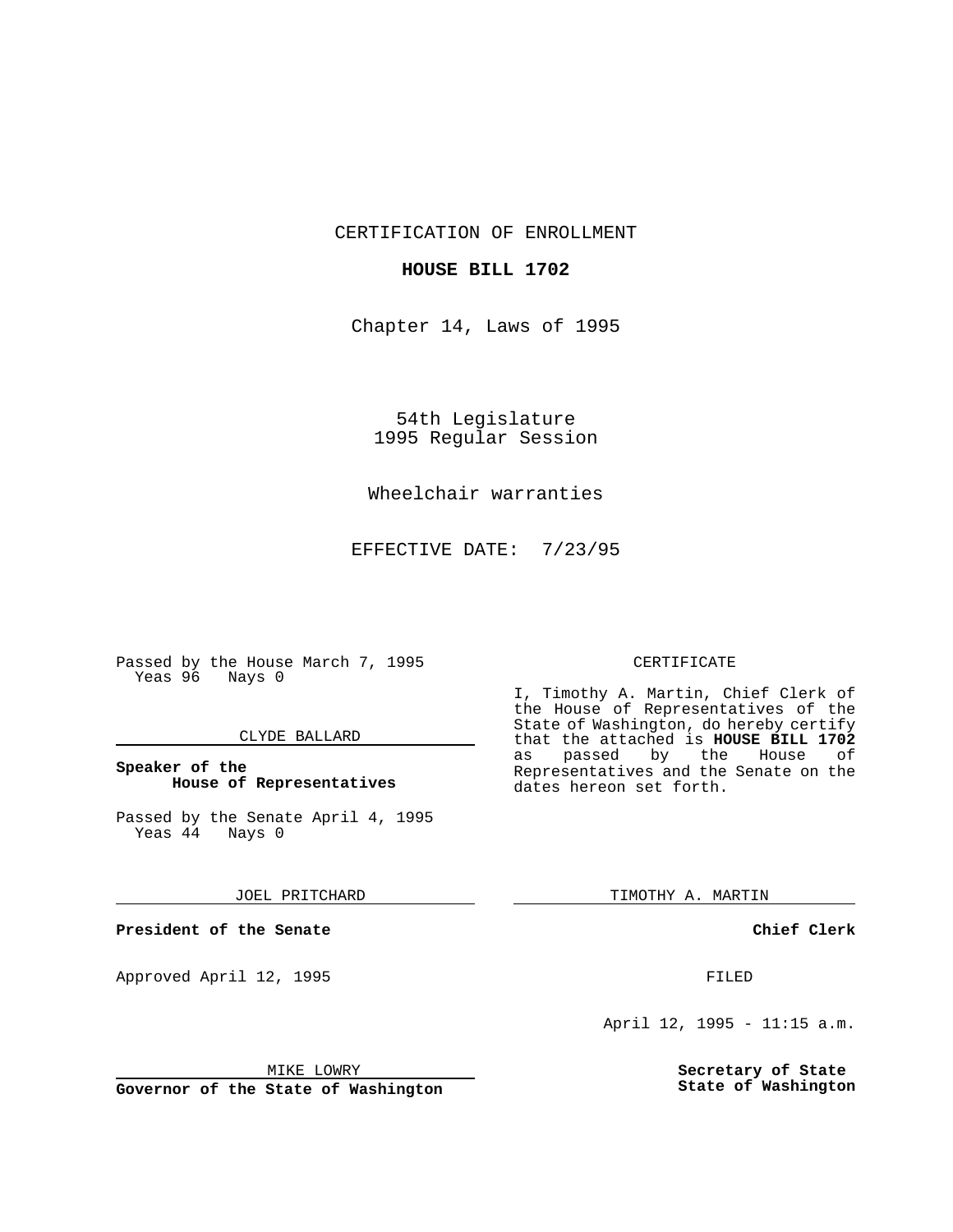# **HOUSE BILL 1702** \_\_\_\_\_\_\_\_\_\_\_\_\_\_\_\_\_\_\_\_\_\_\_\_\_\_\_\_\_\_\_\_\_\_\_\_\_\_\_\_\_\_\_\_\_\_\_

\_\_\_\_\_\_\_\_\_\_\_\_\_\_\_\_\_\_\_\_\_\_\_\_\_\_\_\_\_\_\_\_\_\_\_\_\_\_\_\_\_\_\_\_\_\_\_

Passed Legislature - 1995 Regular Session

# **State of Washington 54th Legislature 1995 Regular Session**

**By** Representatives Horn, Romero, Cole, Carlson, Cody, Cooke, Rust, Poulsen, Veloria, Mitchell, Reams, Jacobsen, Fuhrman and Costa

Read first time 02/06/95. Referred to Committee on Commerce & Labor.

1 AN ACT Relating to wheelchair warranties; and amending RCW 2 19.184.010, 19.184.020, and 19.184.030.

3 BE IT ENACTED BY THE LEGISLATURE OF THE STATE OF WASHINGTON:

4 **Sec. 1.** RCW 19.184.010 and 1994 c 104 s 1 are each amended to read 5 as follows:

6 Unless the context clearly requires otherwise, the definitions in 7 this section apply throughout this chapter.

8 (1) "Collateral costs" means expenses incurred by a consumer in 9 connection with the repair of a nonconformity, including the costs of 10 obtaining an alternative wheelchair or other device assisting mobility.

11 (2) "Consumer" means any of the following:

12 (a) The purchaser of a ((motorized)) wheelchair, if the 13 ((motorized)) wheelchair was purchased from a ((motorized)) wheelchair 14 dealer or manufacturer for purposes other than resale;

15 (b) A person to whom a ((motorized)) wheelchair is transferred for 16 purposes other than resale, if the transfer occurs before the 17 expiration of an express warranty applicable to the ((motorized)) 18 wheelchair;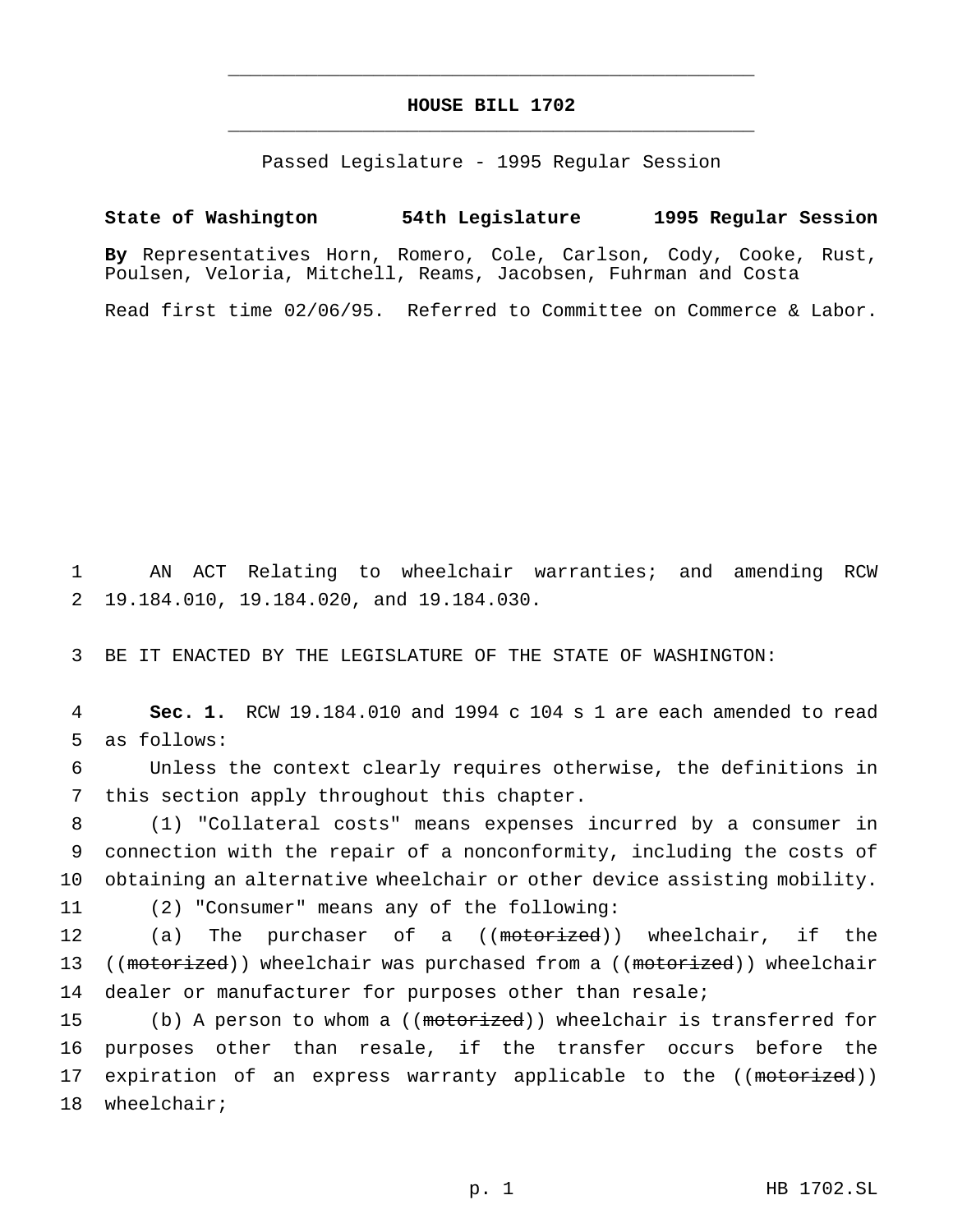1 (c) A person who may enforce a warranty on a ((motorized)) 2 wheelchair; or

3 (d) A person who leases a ((motorized)) wheelchair from a 4 ((motorized)) wheelchair lessor under a written lease.

5 (3) "Demonstrator" means a ((motorized)) wheelchair used primarily 6 for the purpose of demonstration to the public.

 (4) "Early termination cost" means an expense or obligation that a ((motorized)) wheelchair lessor incurs as a result of both the termination of a written lease before the termination date set forth in 10 the lease and the return of a ((motorized)) wheelchair to a manufacturer under RCW 19.184.030(2)(b). "Early termination cost" includes a penalty for prepayment under a finance arrangement.

13 (5) "Early termination savings" means an expense or obligation that 14 a ((motorized)) wheelchair lessor avoids as a result of both the 15 termination of a written lease before the termination date set forth in 16 the lease and the return of a ((motorized)) wheelchair to a 17 manufacturer under RCW 19.184.030(2)(b). "Early termination savings" 18 includes an interest charge that the ((motorized)) wheelchair lessor 19 would have paid to finance the ((motorized)) wheelchair or, if the 20 ((motorized)) wheelchair lessor does not finance the ((motorized)) 21 wheelchair, the difference between the total amount for which the lease 22 obligates the consumer during the period of the lease term remaining 23 after the early termination and the present value of that amount at the 24 date of the early termination.

25 (6) "Manufacturer" means a person who manufactures or assembles 26 ((motorized)) wheelchairs and agents of the person, including an 27 importer, a distributor, factory branch, distributor branch, and a 28 warrantor of the manufacturer's ((motorized)) wheelchairs, but does not 29 include a ((motorized)) wheelchair dealer.

30 (7) (("Motorized wheelchair" means a motor-driven wheelchair, 31 including a demonstrator, that a consumer purchases or accepts transfer 32 of in this state.

33 (8) "Motorized wheelchair dealer" means a person who is in the 34 business of selling motorized wheelchairs.

35 (9) "Motorized wheelchair lessor" means a person who leases a 36 motorized wheelchair to a consumer, or who holds the lessor's rights, 37 under a written lease.

 $38$   $(10)$ ) "Nonconformity" means a condition or defect that 39 substantially impairs the use, value, or safety of a ((motorized))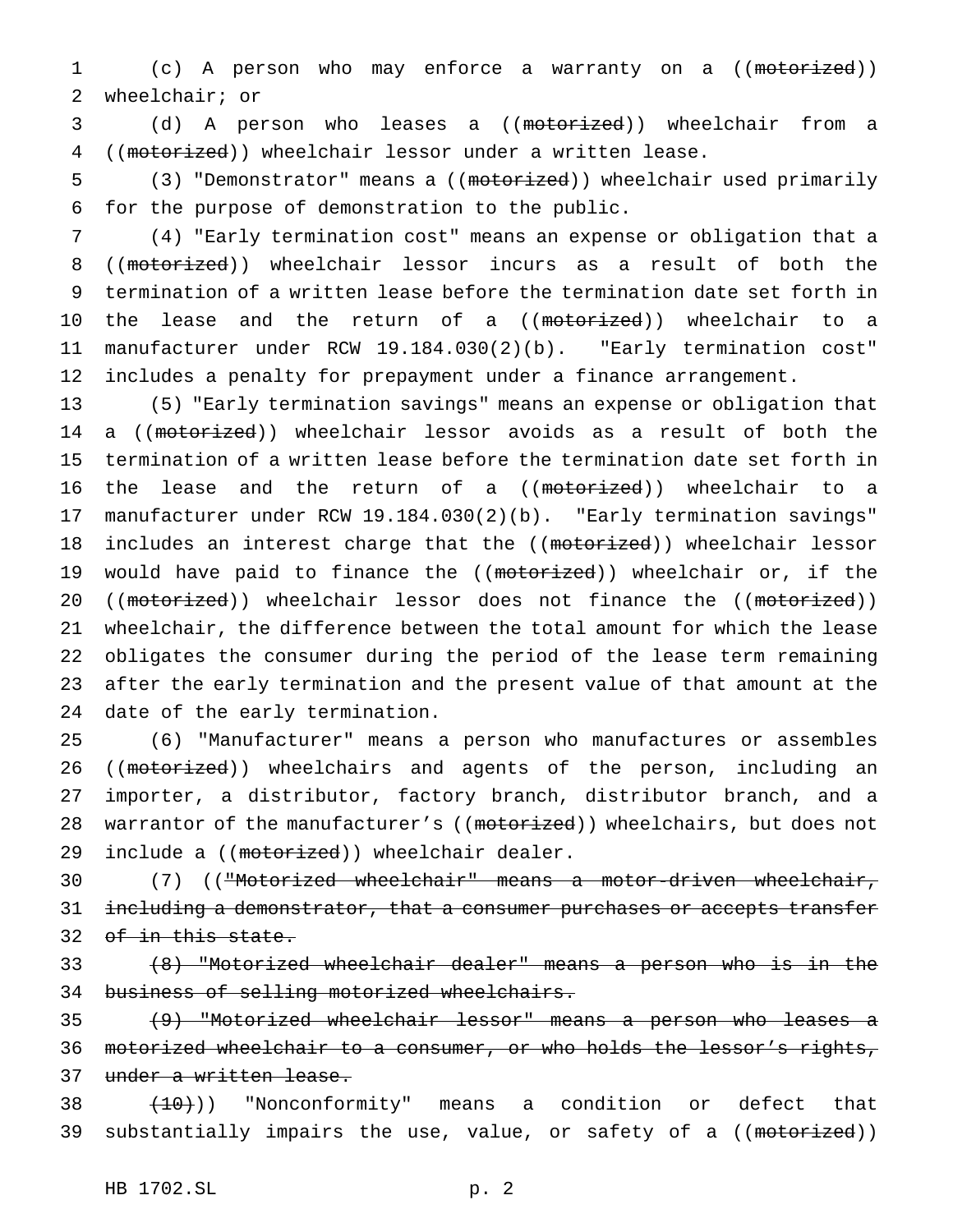1 wheelchair, and that is covered by an express warranty applicable to 2 the ((motorized)) wheelchair or to a component of the ((motorized)) 3 wheelchair, but does not include a condition or defect that is the 4 result of abuse, neglect, or unauthorized modification or alteration of 5 the ((motorized)) wheelchair by a consumer.

6  $((+11))$   $(8)$  "Reasonable attempt to repair" means any of the 7 following occurring within the term of an express warranty applicable 8 to a new ((motorized)) wheelchair or within one year after first 9 delivery of a ((motorized)) wheelchair to a consumer, whichever is 10 sooner:

11 (a) An attempted repair by the manufacturer, ((<del>motorized</del>)) 12 wheelchair lessor, or the manufacturer's authorized ((motorized)) 13 dealer is made to the same warranty nonconformity at least four times 14 and the nonconformity continues; or

15 (b) The ((motorized)) wheelchair is out of service for an aggregate 16 of at least thirty days because of warranty nonconformity.

17 (9) "Wheelchair" means a wheelchair, including a demonstrator, that 18 a consumer purchases or accepts transfer of in this state.

19 (10) "Wheelchair dealer" means a person who is in the business of 20 selling wheelchairs.

21 (11) "Wheelchair lessor" means a person who leases a wheelchair to 22 a consumer, or who holds the lessor's rights, under a written lease.

23 **Sec. 2.** RCW 19.184.020 and 1994 c 104 s 2 are each amended to read 24 as follows:

25 A manufacturer who sells a ((motorized)) wheelchair to a consumer, 26 either directly or through a ((motorized)) wheelchair dealer, shall 27 furnish the consumer with an express warranty for the ((motorized)) 28 wheelchair. The duration of the express warranty must be for at least 29 one year after the first delivery of the ((motorized)) wheelchair to 30 the consumer. If the manufacturer fails to furnish an express warranty 31 as required under this section, the ((motorized)) wheelchair is covered 32 by an implied warranty as if the manufacturer had furnished an express 33 warranty to the consumer as required under this section.

34 **Sec. 3.** RCW 19.184.030 and 1994 c 104 s 3 are each amended to read 35 as follows:

36 (1) If a new ((motorized)) wheelchair does not conform to an 37 applicable express warranty and the consumer reports the nonconformity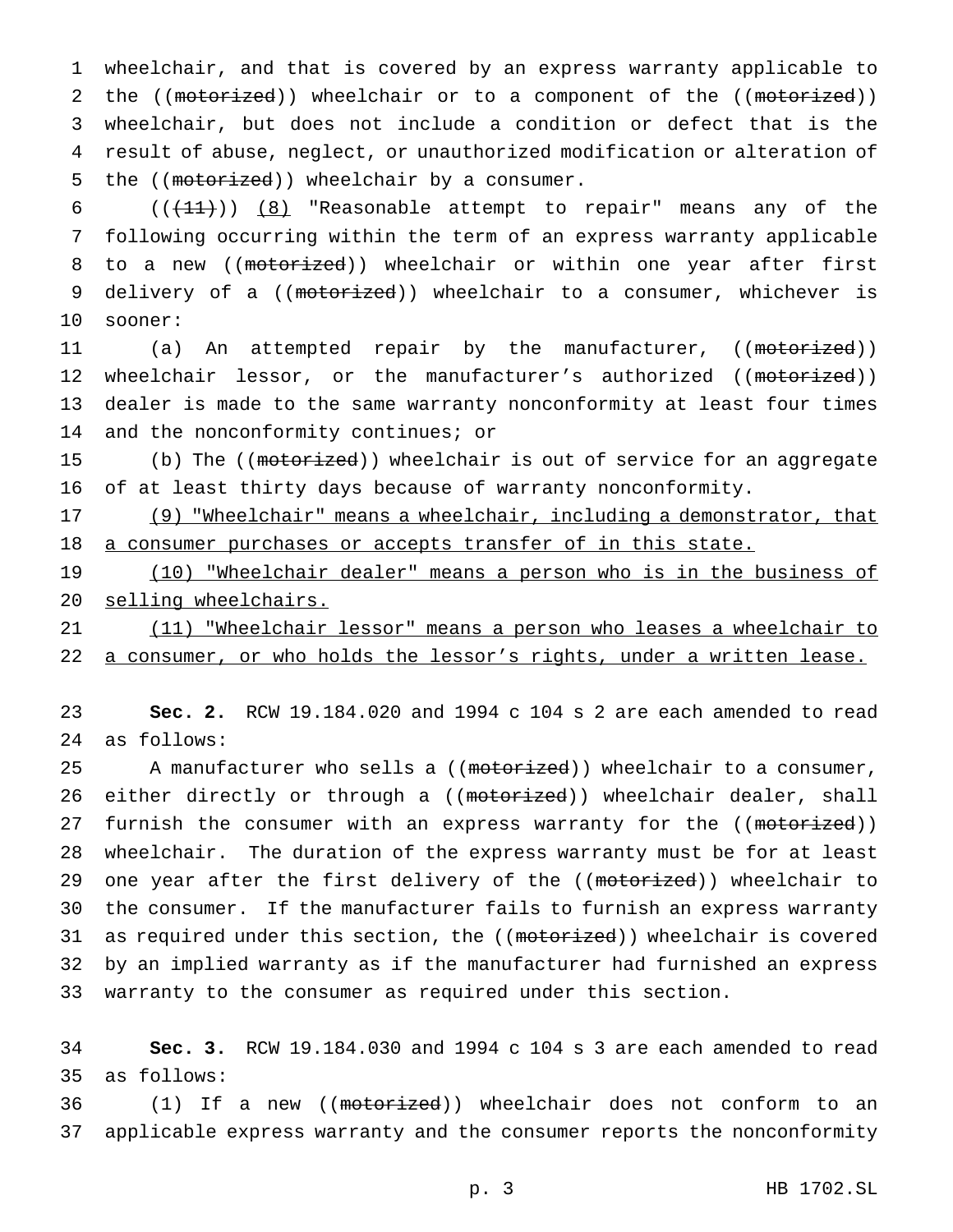1 to the manufacturer, the ((motorized)) wheelchair lessor, or any of the 2 manufacturer's authorized ((motorized)) wheelchair dealers and makes 3 the ((motorized)) wheelchair available for repair before one year after 4 first delivery of the ((motorized)) wheelchair to the consumer, the 5 nonconformity must be repaired.

6 (2) If, after a reasonable attempt to repair, the nonconformity is 7 not repaired, the manufacturer shall do one of the following, whichever 8 is appropriate:

9 (a) At the direction of a consumer described under RCW 10 19.184.010(2) (a), (b), or (c), do one of the following:

11 (i) Accept return of the ((motorized)) wheelchair and replace the 12 ((motorized)) wheelchair with a comparable new ((motorized)) wheelchair 13 and refund any collateral costs; or

14 (ii) Accept return of the ((motorized)) wheelchair and refund to 15 the consumer and to a holder of a perfected security interest in the 16 consumer's ((motorized)) wheelchair, as their interest may appear, the 17 full purchase price plus any finance charge, amount paid by the 18 consumer at the point of sale, and collateral costs, less a reasonable 19 allowance for use. Under this subsection (2)(a)(ii), a reasonable 20 allowance for use may not exceed the amount obtained by multiplying the 21 full purchase price of the ((motorized)) wheelchair by a fraction, the 22 denominator of which is one thousand eight hundred twenty-five and the 23 numerator of which is the number of days that the ((motorized)) 24 wheelchair was driven before the consumer first reported the 25 nonconformity to the ((motorized)) wheelchair dealer; or

 (b)(i) For a consumer described in RCW 19.184.010(2)(d), accept 27 return of the ((motorized)) wheelchair, refund to the ((motorized)) wheelchair lessor and to a holder of a perfected security interest in 29 the ((motorized)) wheelchair, as their interest may appear, the current value of the written lease and refund to the consumer the amount that the consumer paid under the written lease plus any collateral costs, less a reasonable allowance for use.

33 (ii) Under this subsection (2)(b), the current value of the written 34 lease equals the total amount for which the lease obligates the 35 consumer during the period of the lease remaining after its early 36 termination, plus the ((motorized)) wheelchair dealer's early 37 termination costs and the value of the ((motorized)) wheelchair at the 38 lease expiration date if the lease sets forth the value, less the 39 ((motorized)) wheelchair lessor's early termination savings.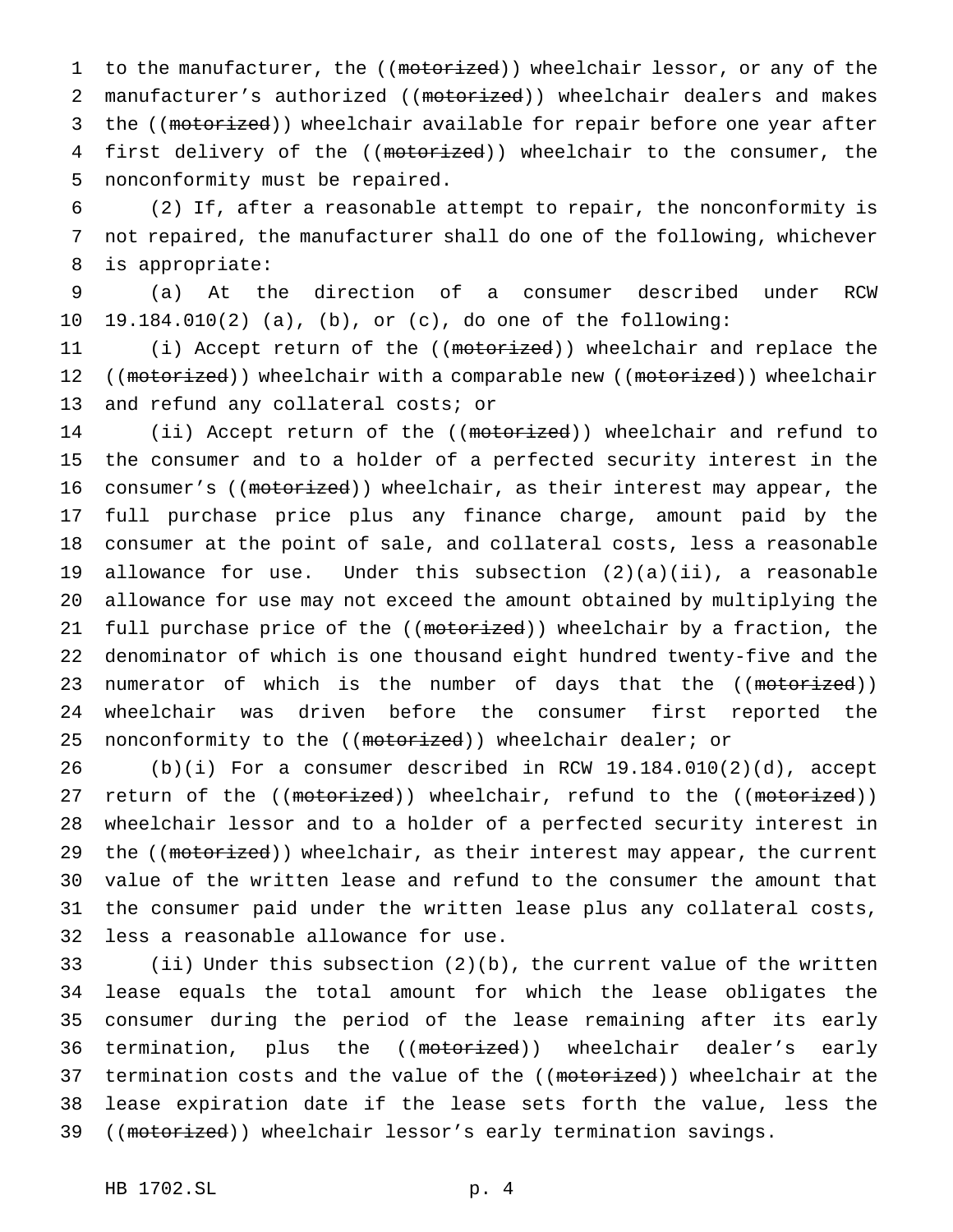(iii) Under this subsection (2)(b), a reasonable allowance for use may not exceed the amount obtained by multiplying the total amount for which the written lease obligates the consumer by a fraction, the denominator of which is one thousand eight hundred twenty-five and the numerator of which is the number of days that the consumer drove the ((motorized)) wheelchair before first reporting the nonconformity to 7 the manufacturer, ((motorized)) wheelchair lessor, or ((motorized)) wheelchair dealer.

9 (3) To receive a comparable new ((motorized)) wheelchair or a 10 refund due under subsection (2)(a) of this section, a consumer 11 described under RCW 19.184.010(2) (a), (b), or (c) shall offer to the 12 manufacturer of the ((motorized)) wheelchair having the nonconformity 13 to transfer possession of the ((motorized)) wheelchair to the 14 manufacturer. Within thirty days after the offer, the manufacturer 15 shall provide the consumer with a comparable new ((motorized)) 16 wheelchair or a refund. When the manufacturer provides a new 17 ((motorized)) wheelchair or refund under this subsection, the consumer 18 shall return to the manufacturer the ((motorized)) wheelchair having 19 the nonconformity.

 $(4)(a)$  To receive a refund due under subsection  $(2)(b)$  of this section, a consumer described under RCW 19.184.010(2)(d) shall offer to 22 return the ((motorized)) wheelchair having the nonconformity to its manufacturer. Within thirty days after the offer, the manufacturer shall provide the refund to the consumer. When the manufacturer provides the refund, the consumer shall return to the manufacturer the 26 ((motorized)) wheelchair having the nonconformity.

27 (b) To receive a refund due under subsection (2)(b) of this 28 section, a ((motorized)) wheelchair lessor shall offer to transfer 29 possession of the ((motorized)) wheelchair having the nonconformity to 30 the manufacturer. Within thirty days after the offer, the manufacturer 31 shall provide a refund to the ((motorized)) wheelchair lessor. When 32 the manufacturer provides the refund, the ((motorized)) wheelchair 33 lessor shall provide to the manufacturer the endorsements necessary to 34 transfer legal possession to the manufacturer.

35 (c) A person may not enforce the lease against the consumer after 36 the consumer receives a refund due under subsection (2)(b) of this 37 section.

38 (5) A person may not sell or lease again in this state a 39 ((motorized)) wheelchair returned by a consumer or ((motorized))